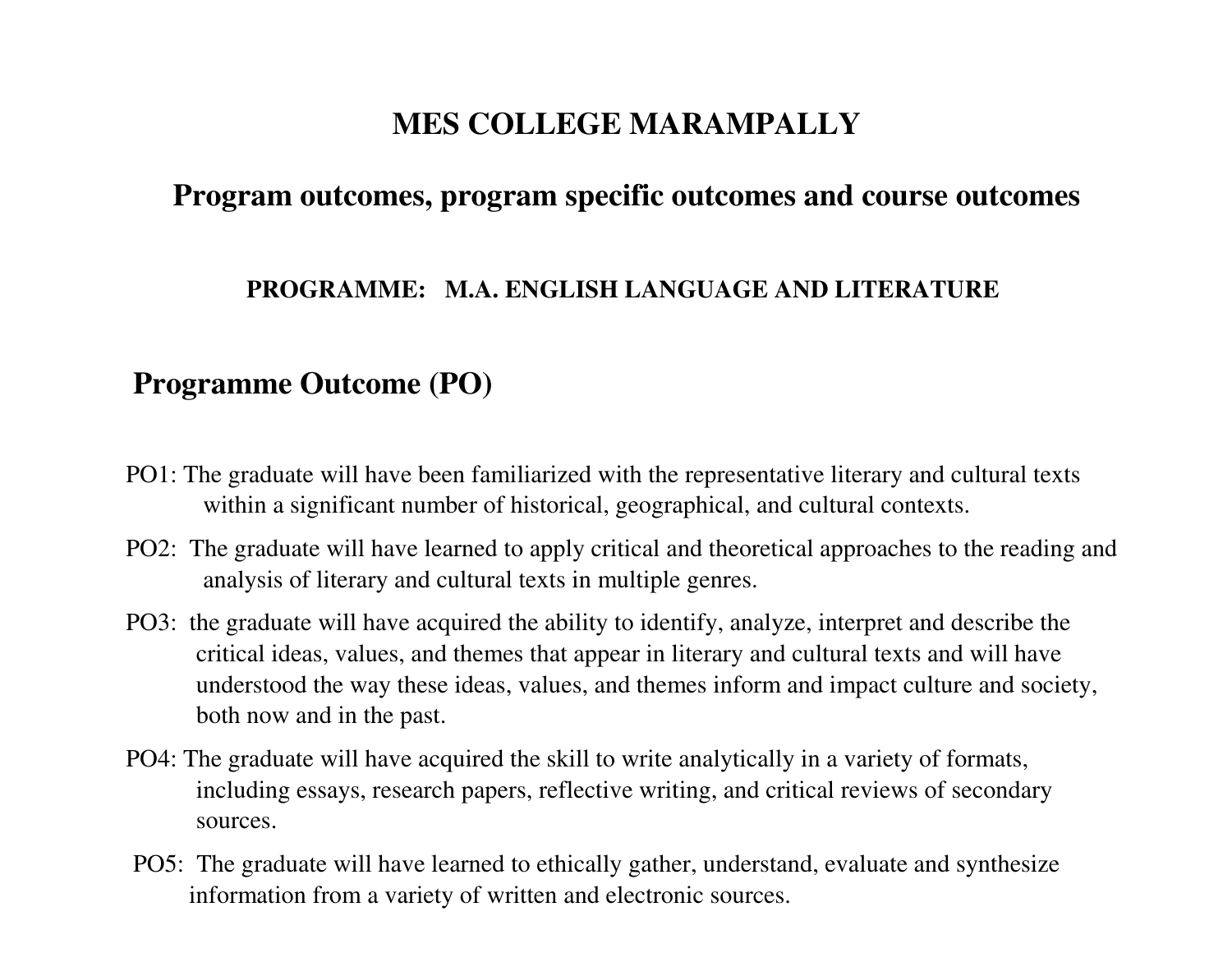# **Programme Specific outcome (PSO)**

- PSO1.The graduate will have read diverse literary works and will have developed an appreciation of their aesthetic qualities and insights into human experiences.
- PSO2:The graduate will have learned to employ knowledge of literary traditions to produce imaginative writing.
- PSO3:The graduate will have travelled to other realms and times thanks to the exposure to a variety of literary texts and will have understood diverse cultures.

# **Course Outcome (CO)**

### **Course: Chaucer and the Roots of English**

- CO1:The student acquires the knowledge about the growth of the English language and literature up to the age of Chaucer
- CO2: Enables the student to understand the social cultural and intellectual background of the late Medieval period in English Literature
- CO3: Gets acquainted with the major literary works of the period.

### **Course: Writings of the Renaissance**

CO1: The course helps to instill in the student the true spirit of English Renaissance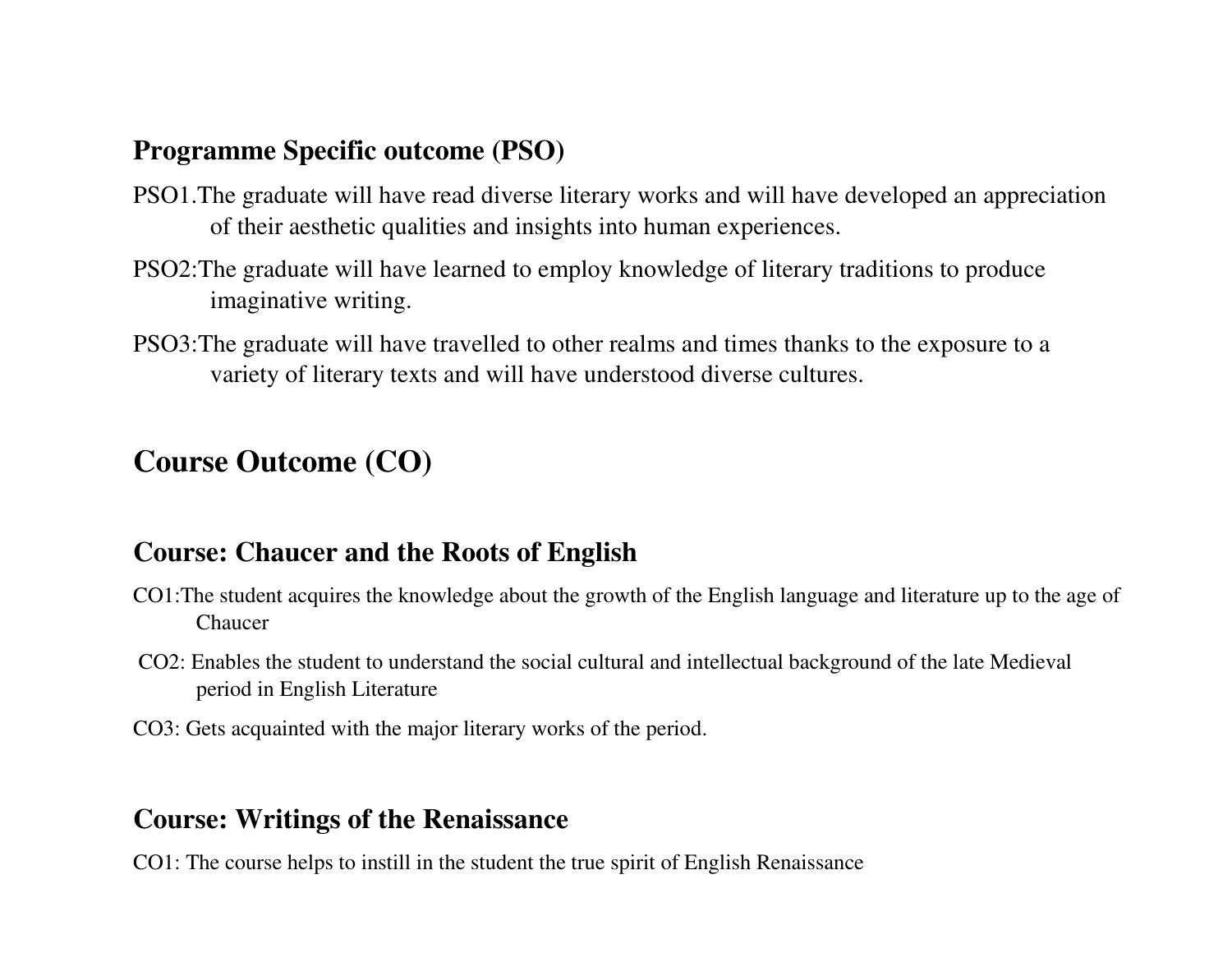- CO2: The student gets an awareness about the theoretical/critical reading of the era
- CO3: The student will be familiarized with the eminent writers of the period and the features of their writing

#### **Course:Revolution and the Enlightenment**

- CO1: The student gets familiarized with the English literature of the Seventeenth Century
- CO2: The student will have a knowledge on the social, cultural and intellectual climate of the period.
- CO3: Gains knowledge about the great writers of the period and acquires the skill to analyze their writings with a critical perspective

#### **Course: Literary Criticism and Academic Writing**

- CO1:The student gets familiarize with the key concepts and texts of literary criticism ever since its emergence
- CO2:Provides the student practical and theoretical familiarity with the range, approaches, and mechanics of academic writing.
- CO3: The student recognizes the historical, political and aesthetic dimensions of thegrowth of literary criticism.

#### **Course:Indian EnglishLiterature**

- CO1**:** Thanks to the course the student gets familiarized with one of the most significant literatures produced in the English language from the non-English speaking cultures.
	- CO2: The student is familiarized with the thematic concerns, genres and trends of Indian writing in English.
	- CO3: The student is exposed to the pluralistic aspects of Indian culture and identity.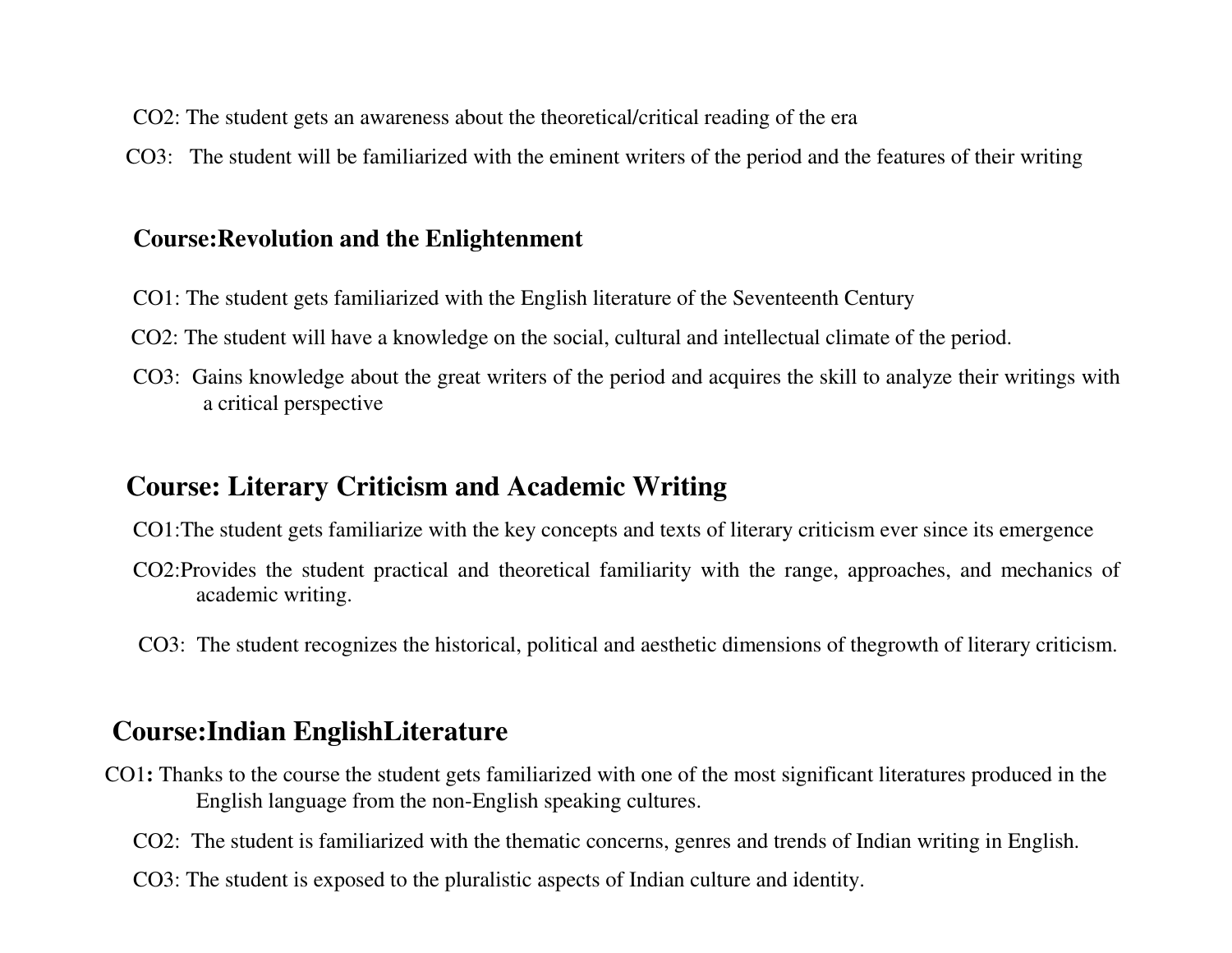#### **Course: Literature of the Nineteenth Century**

- CO1: The student learns about the two prominent eras in English literature, namely the latter half of the 18th century, first half of the 19th century and the latter half of the 19th century.
- CO2: The student gains awareness about the romantic sensibility that reigned supreme for more than half a century.

CO3: The student understands about the changed outlook of the writers of the period in the wake of industrialism

#### **Course: Modernism in Context**

- CO1: The student gets familiarized with the literary trends of the early twentieth century
- CO2: Gains awareness about the sensibility of literary modernism in the wake of the World War.
- CO3: Gets familiarized with the different genres of the literature and of writers of the period

#### **Course:Dimensions of the Postmodern**

- CO1: The student learns about the developments in literature written in English since the 1960s
- CO2: Learns the representative works from experimental and metropolitan literature
- CO3: Learns about the eminent literary figures of the period

### **Course: Language and Linguistics**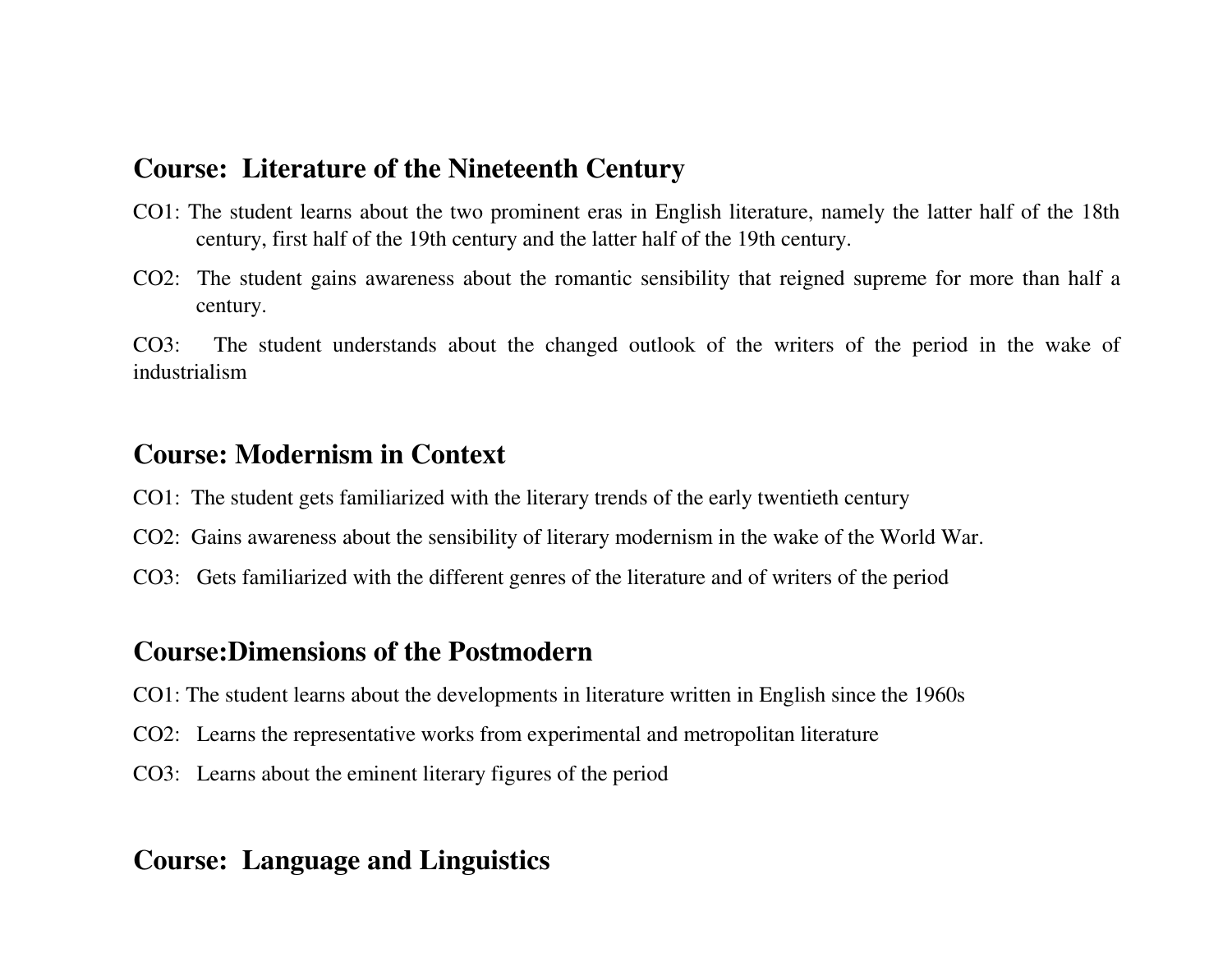- CO1: The student gains greater understanding of the human communicative action through an objective study of language
- CO2: The student gets familiarized with the key concepts of linguistics and develop an awareness of the latest trends in language study.
- CO3: The student moves towards better and intelligible pronunciation
- CO4: The student will have improved his/her general standard of pronunciation in everyday conversation.

## **Course:Theories of Knowledge**

- CO1: The course enables the student to get knowledge about literary theory and its latest developments
- CO2: The student will have learned the major conceptual frameworks of literary theory from structuralism to spectral theory.
- CO3: The student will have acquainted with the texts of eminent literary theorists

### **Course:American Literature**

- CO1: The student acquires knowledge about the most important branch of English literature of the non-British tradition
- CO2: Gets an overview of the processes and texts that led to the evolution of American literature as an independent branch or school of literature.
- CO3: Student will have acquired a holistic understanding of the heterogeneity of American culture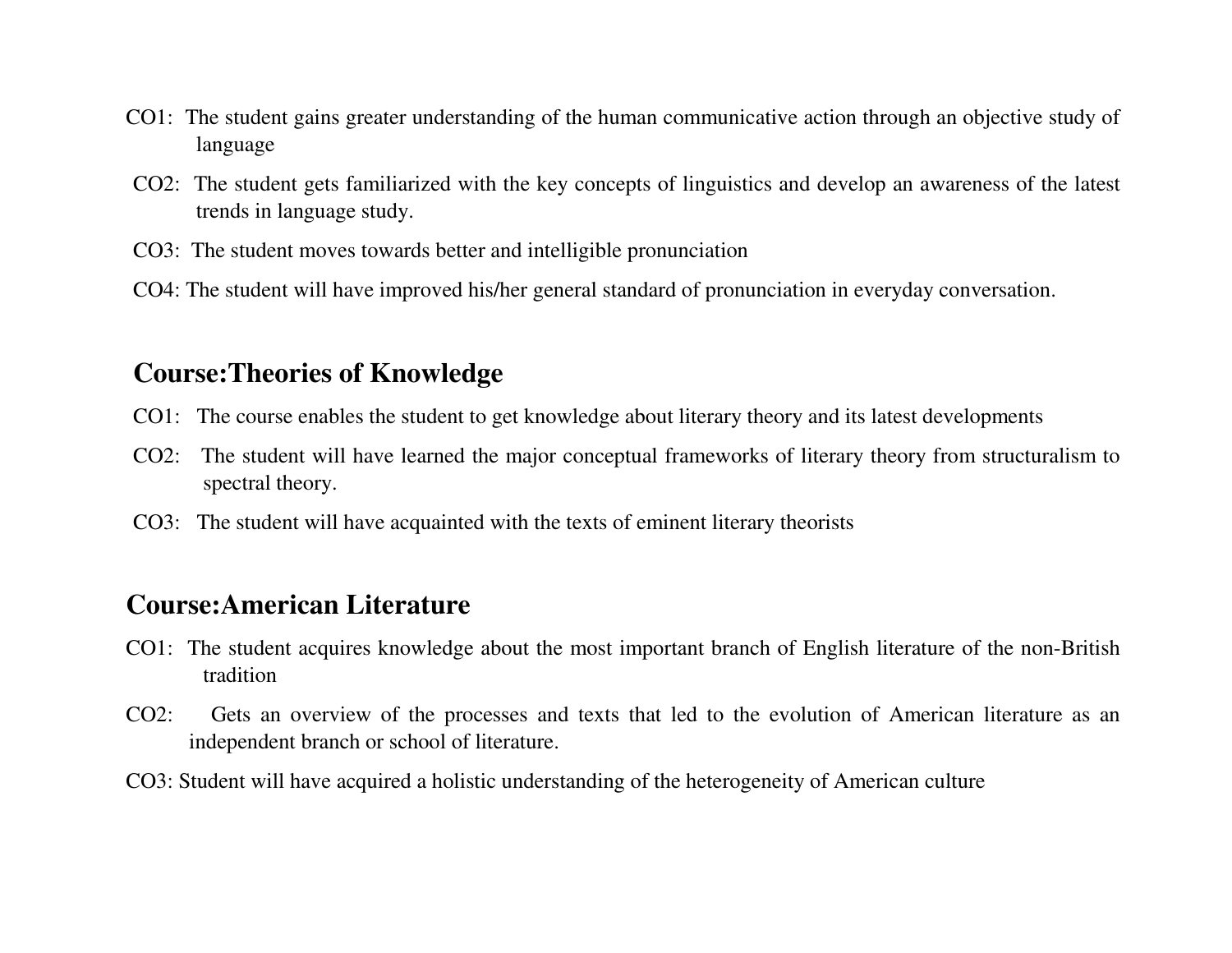### **Course: Cultural Studies**

- CO1: The student learns the terms, analytical techniques, and interpretive strategies commonly employed in Cultural Studies.
- CO2: The student gets an idea about overt interdisciplinary approaches to exploring how cultural processes and artefacts are produced, shaped, distributed, consumed, and responded to in diverse ways
- CO3: Learns how cultural studies have been adapted in broad Indian Context

#### **Course: Gender Studies**

- CO1: The course helps the student to familiarize with the emergence and growth of the notion of gender as a concept central to the reading of literature
- CO2: The student will have known about a wide variety of theoretical, critical and creative works that define indefinite concept as it is understood in contemporary society
- CO3: The student will have understood gender as a complex concept that is influenced and (re) shaped by history, the current moment, culture, and society; and engage with gender as a concept that is not fixed but fluid.

# **Course: Modes of Fiction**

- CO1: The student gains knowledge about the various modes of narrative fiction attempted across centuries, continents and languages.
- CO2: The student understands about various schools, influences and narrative devices that shaped narrative fiction in its present form
- CO3: The student will have major theoretical interpretations of the narrative, alongside a thorough reading of some of the most significant and path breaking works of creative literature.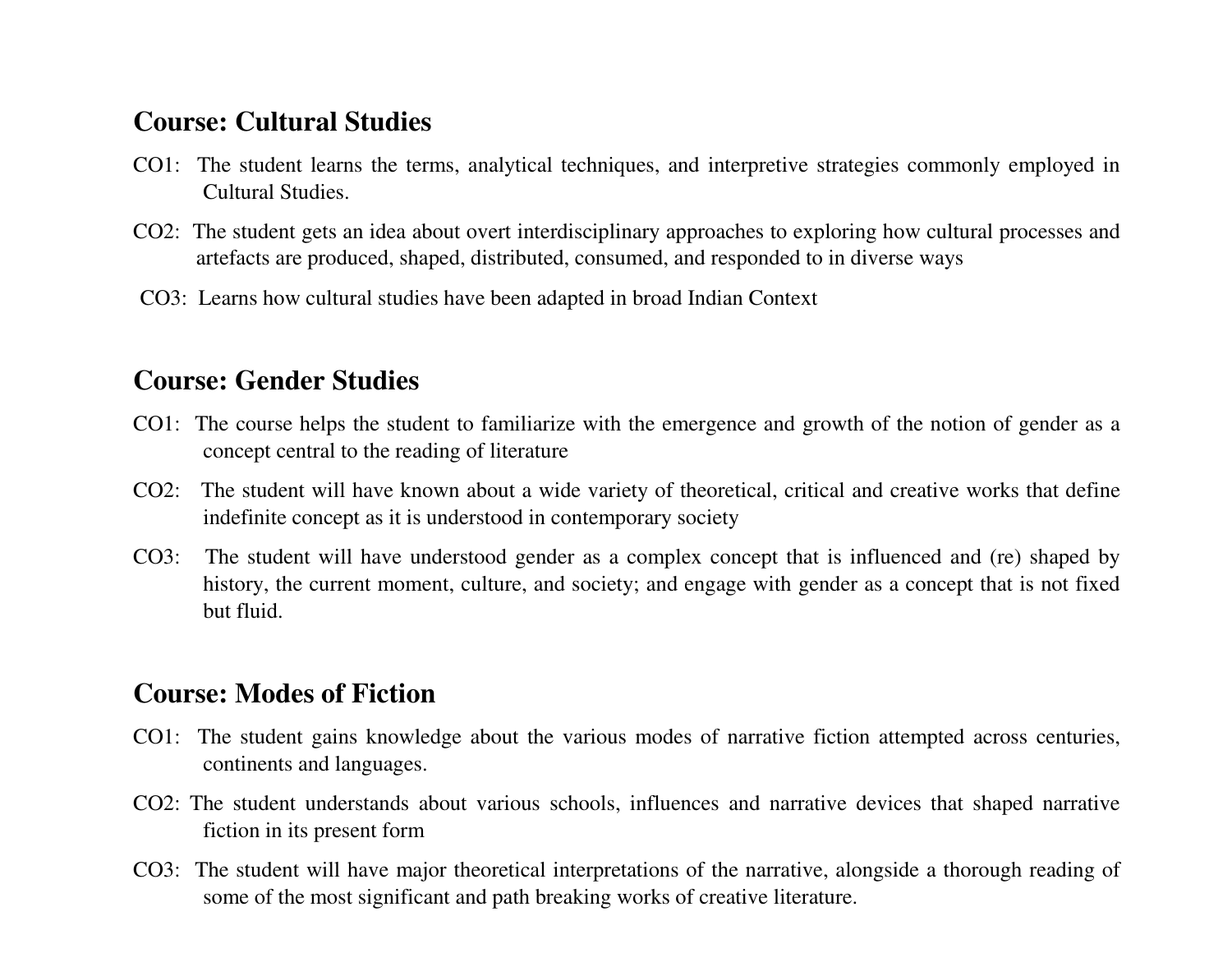#### **Course: Texts and Performance**

- CO1: The course facilitates the student to have an understanding of the basic structural and thematic patterns that govern the poetic process, especially in its relation to the performative or thetheatrical.
- CO2: The student will have learned about Marginalized theatres dealing with issues like gender, ethnicity etc.
- CO3: The student will have learned about the development of theatre from classical times, modes of theatrical performances etc.

#### **Course: Literature and the Empire**

- CO1**:** The student learns about the discursive nature of colonialism, and the counter-discursive impulses of postcolonial theory, narratives and performance texts
- CO2: The student learns about the writing, reading and critical-theoretical practices based on the colonial experience through representative texts.
- CO3: The student will have awareness about "internal colonisations" of diverse kinds, including the double colonization of women of colour.

# **Course: Modern European Drama (Elective)**

- CO1: The student gets familiar with modern European Drama in terms of topics, perspectives, and dramatic literature
- CO2: The student gets acquainted with the social and cultural contexts that inform modern European Drama
- CO3: The student will be acquainted with the diversified movements in post-modernist theatre